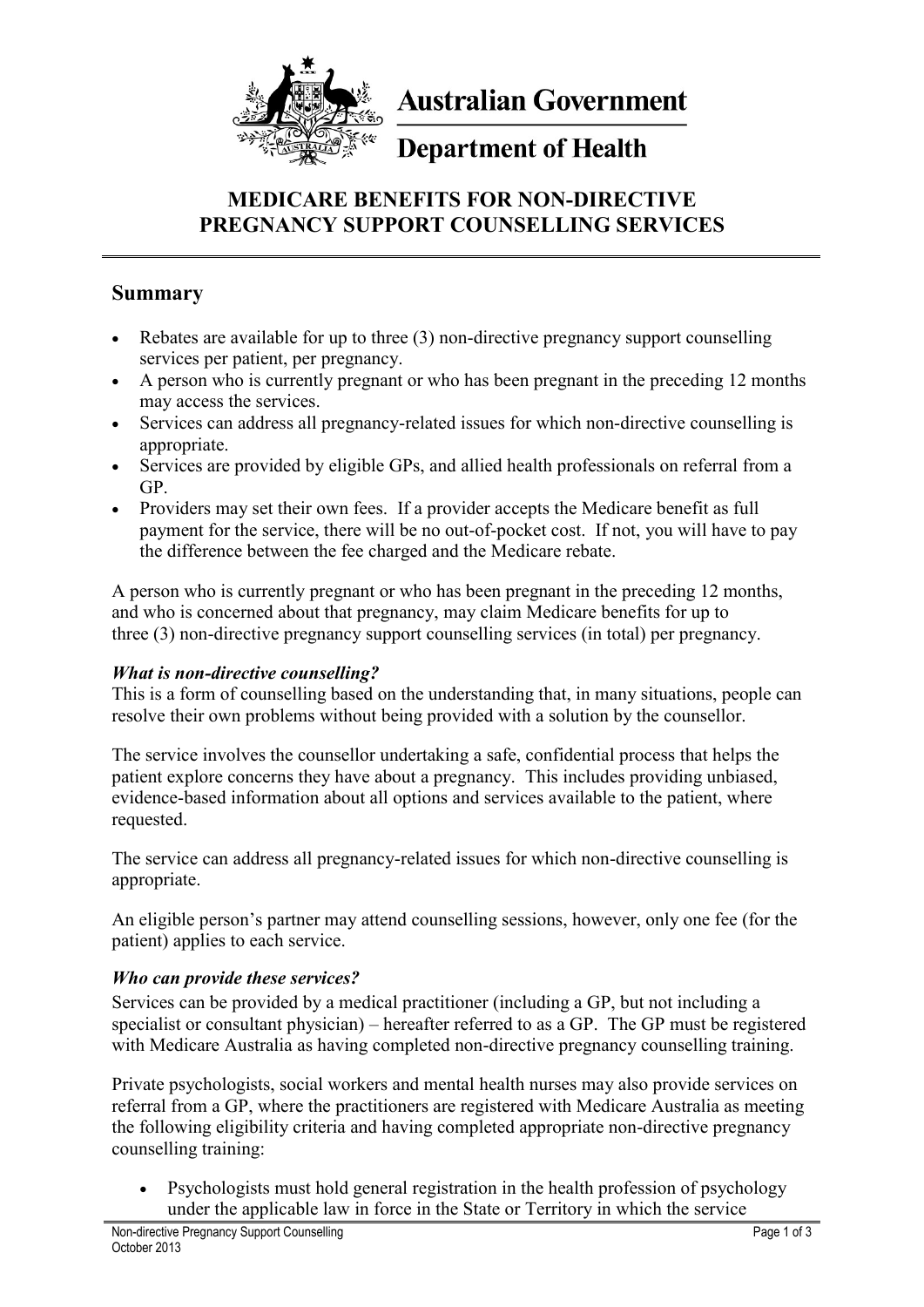is provided and be certified by the Australian Psychological Society as appropriately trained in non-directive pregnancy counselling.

- Social workers must be a 'Member' of the Australian Association of Social Workers (AASW) and certified by AASW either as meeting the standards for mental health set out in AASW's 'Practice Standards for Mental Health Social Workers', as in force on 8 November 2008 or as an Accredited Social Worker.
- Mental health nurses must be a 'Credentialled Mental Health Nurse' as certified by the Australian College of Mental Health Nurses (ACMHN).

# **Exclusions**

GPs, psychologists, social workers and mental health nurses who have a direct pecuniary interest in a health service that has as its primary purpose the provision of pregnancy termination services cannot provide non-directive pregnancy support counselling services under Medicare.

#### *Training and Registration with Medicare Australia*

Non-directive pregnancy counselling training is available online from the following organisations:

*For GPs*: The Royal Australian College of General Practitioners (RACGP): <http://www.gplearning.com.au/Home>and the Australian College of Rural and Remote Medicine (ACRRM): [https://www.rrmeo.com/rrmeo/dls\\_rrmeo.pl?a=welcome](https://www.rrmeo.com/rrmeo/dls_rrmeo.pl?a=welcome)

#### *For psychologists and social workers*:

The Australian Psychological Society (APS):<http://www.psychology.org.au/> with links from the Australian Association of Social Workers:<http://www.aasw.asn.au/> and the Australian College of Mental Health Nurses (ACMHN):<http://www.acmhn.org/>

#### *Referral Process*

Any GP may refer patients to eligible psychologists, social workers and mental health nurses for services, via a signed and dated letter or note. GPs do not need to have completed non-directive pregnancy counselling training to make referrals.

Patients may be referred to more than one allied health professional (eg, where the patient does not wish to continue receiving services from the provider they were referred to in the first instance).

A new referral is required for each pregnancy or where the patient wishes to be referred to a different provider.

Patients who are unsure of the number of rebates available to them may check with Medicare Australia on 132 011. Providers may also check prior to providing a service (patient needs to be present).

#### *Which MBS items apply?*

There are four MBS items for the provision of non-directive pregnancy support counselling services:

 $4001$  – provided by a GP:

81000 – provided by a psychologist;

81005 – provided by a social worker;

81010 – provided by a mental health nurse.